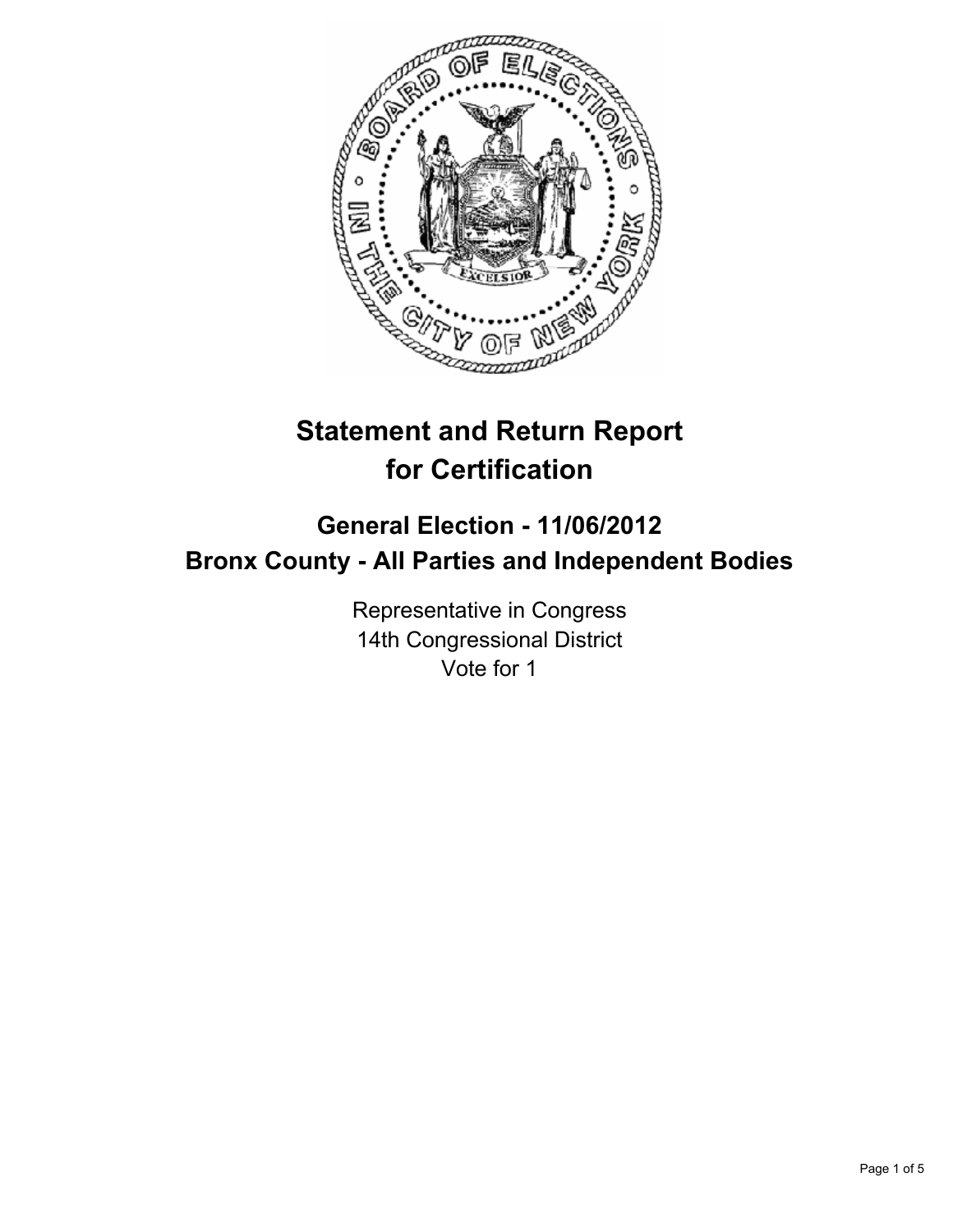

### **Assembly District 78**

| <b>PUBLIC COUNTER</b>                                    | 1,135        |
|----------------------------------------------------------|--------------|
| <b>EMERGENCY</b>                                         | 0            |
| ABSENTEE/MILITARY                                        | 40           |
| FEDERAL                                                  | 8            |
| <b>SPECIAL PRESIDENTIAL</b>                              | $\mathbf{0}$ |
| <b>AFFIDAVIT</b>                                         | 119          |
| <b>Total Ballots</b>                                     | 1,302        |
| Less - Inapplicable Federal/Special Presidential Ballots | 0            |
|                                                          |              |
| <b>Total Applicable Ballots</b>                          | 1,302        |
| JOSEPH CROWLEY (DEMOCRATIC)                              | 926          |
| WILLIAM F. GIBBONS JR. (REPUBLICAN)                      | 99           |
| WILLIAM F. GIBBONS JR. (CONSERVATIVE)                    | 19           |
| JOSEPH CROWLEY (WORKING FAMILIES)                        | 29           |
| <b>ANTHONY GRONOWICZ (GREEN)</b>                         | 24           |
| <b>Total Votes</b>                                       | 1,097        |

### **Assembly District 80**

| <b>PUBLIC COUNTER</b>                                    | 20,566 |
|----------------------------------------------------------|--------|
| <b>EMERGENCY</b>                                         | 0      |
| <b>ABSENTEE/MILITARY</b>                                 | 687    |
| <b>FEDERAL</b>                                           | 99     |
| <b>SPECIAL PRESIDENTIAL</b>                              | 0      |
| <b>AFFIDAVIT</b>                                         | 2,205  |
| <b>Total Ballots</b>                                     | 23,557 |
| Less - Inapplicable Federal/Special Presidential Ballots | 0      |
| <b>Total Applicable Ballots</b>                          | 23,557 |
| JOSEPH CROWLEY (DEMOCRATIC)                              | 16,162 |
| WILLIAM F. GIBBONS JR. (REPUBLICAN)                      | 2,551  |
| WILLIAM F. GIBBONS JR. (CONSERVATIVE)                    | 418    |
| JOSEPH CROWLEY (WORKING FAMILIES)                        | 622    |
| ANTHONY GRONOWICZ (GREEN)                                | 262    |
| MATTHEW MICHAEL CRUZ (WRITE-IN)                          | 1      |
| RALPH NADER (WRITE-IN)                                   | 1      |
| UNATTRIBUTABLE WRITE-IN (WRITE-IN)                       | 4      |
| <b>Total Votes</b>                                       | 20,021 |
| Unrecorded                                               | 3,536  |
|                                                          |        |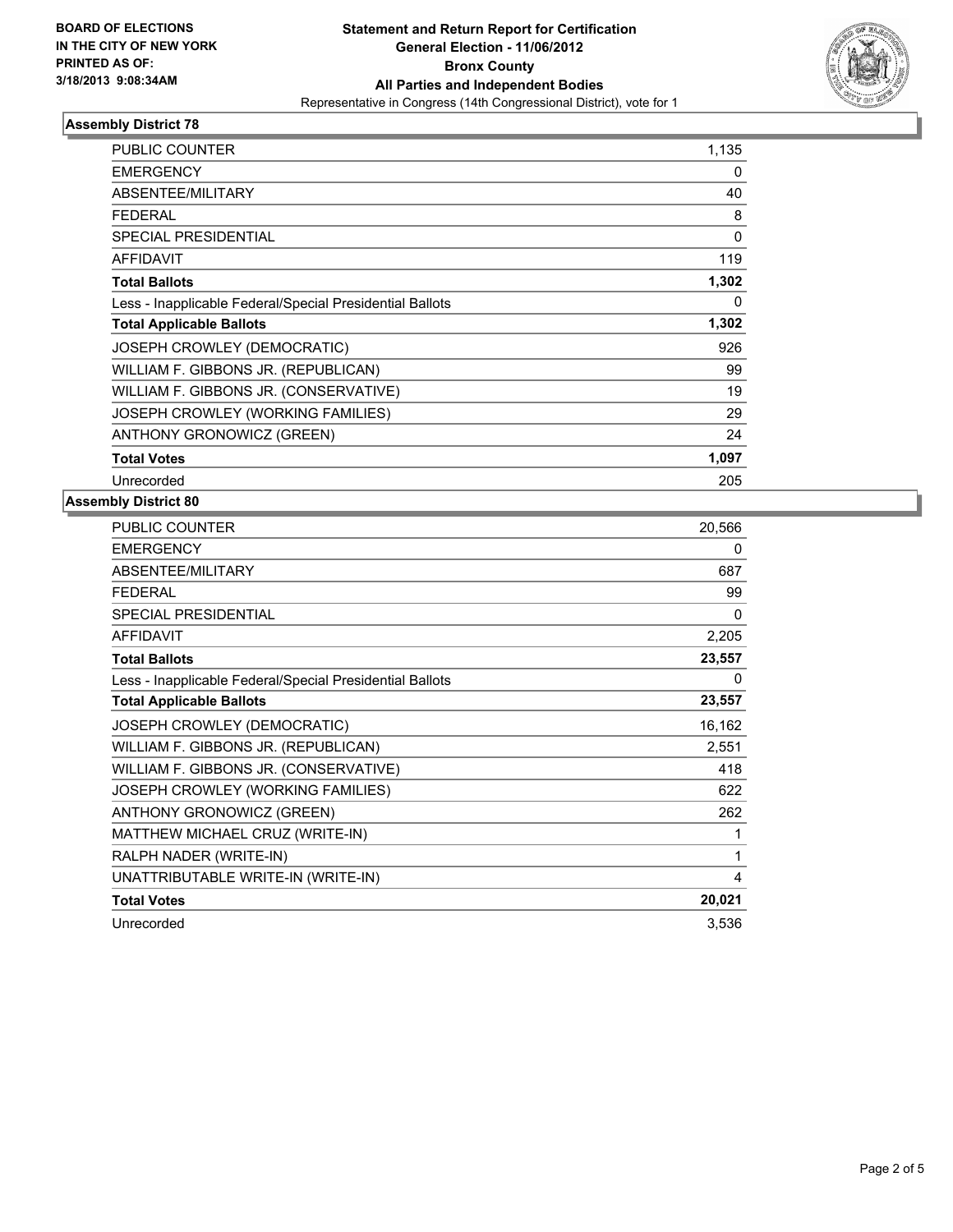

### **Assembly District 82**

| <b>PUBLIC COUNTER</b>                                    | 22,948 |
|----------------------------------------------------------|--------|
| <b>EMERGENCY</b>                                         | 76     |
| <b>ABSENTEE/MILITARY</b>                                 | 548    |
| <b>FEDERAL</b>                                           | 89     |
| <b>SPECIAL PRESIDENTIAL</b>                              | 0      |
| <b>AFFIDAVIT</b>                                         | 2,196  |
| <b>Total Ballots</b>                                     | 25,857 |
| Less - Inapplicable Federal/Special Presidential Ballots | 0      |
| <b>Total Applicable Ballots</b>                          | 25,857 |
| JOSEPH CROWLEY (DEMOCRATIC)                              | 15,714 |
| WILLIAM F. GIBBONS JR. (REPUBLICAN)                      | 4,697  |
| WILLIAM F. GIBBONS JR. (CONSERVATIVE)                    | 903    |
| JOSEPH CROWLEY (WORKING FAMILIES)                        | 877    |
| ANTHONY GRONOWICZ (GREEN)                                | 266    |
| ADAM MALARASE (WRITE-IN)                                 |        |
| UNATTRIBUTABLE WRITE-IN (WRITE-IN)                       | 3      |
| VICTORIA VALENTIN (WRITE-IN)                             | 1      |
| <b>Total Votes</b>                                       | 22,462 |
| Unrecorded                                               | 3,395  |

### **Assembly District 85**

| <b>PUBLIC COUNTER</b>                                    | 41           |
|----------------------------------------------------------|--------------|
| <b>EMERGENCY</b>                                         | 0            |
| ABSENTEE/MILITARY                                        | 0            |
| <b>FEDERAL</b>                                           | 0            |
| <b>SPECIAL PRESIDENTIAL</b>                              | 0            |
| <b>AFFIDAVIT</b>                                         | 0            |
| <b>Total Ballots</b>                                     | 41           |
| Less - Inapplicable Federal/Special Presidential Ballots | 0            |
| <b>Total Applicable Ballots</b>                          | 41           |
| JOSEPH CROWLEY (DEMOCRATIC)                              | 36           |
| WILLIAM F. GIBBONS JR. (REPUBLICAN)                      | 2            |
| WILLIAM F. GIBBONS JR. (CONSERVATIVE)                    | 0            |
| JOSEPH CROWLEY (WORKING FAMILIES)                        | 1            |
| <b>ANTHONY GRONOWICZ (GREEN)</b>                         | $\mathbf{0}$ |
|                                                          |              |
| <b>Total Votes</b>                                       | 39           |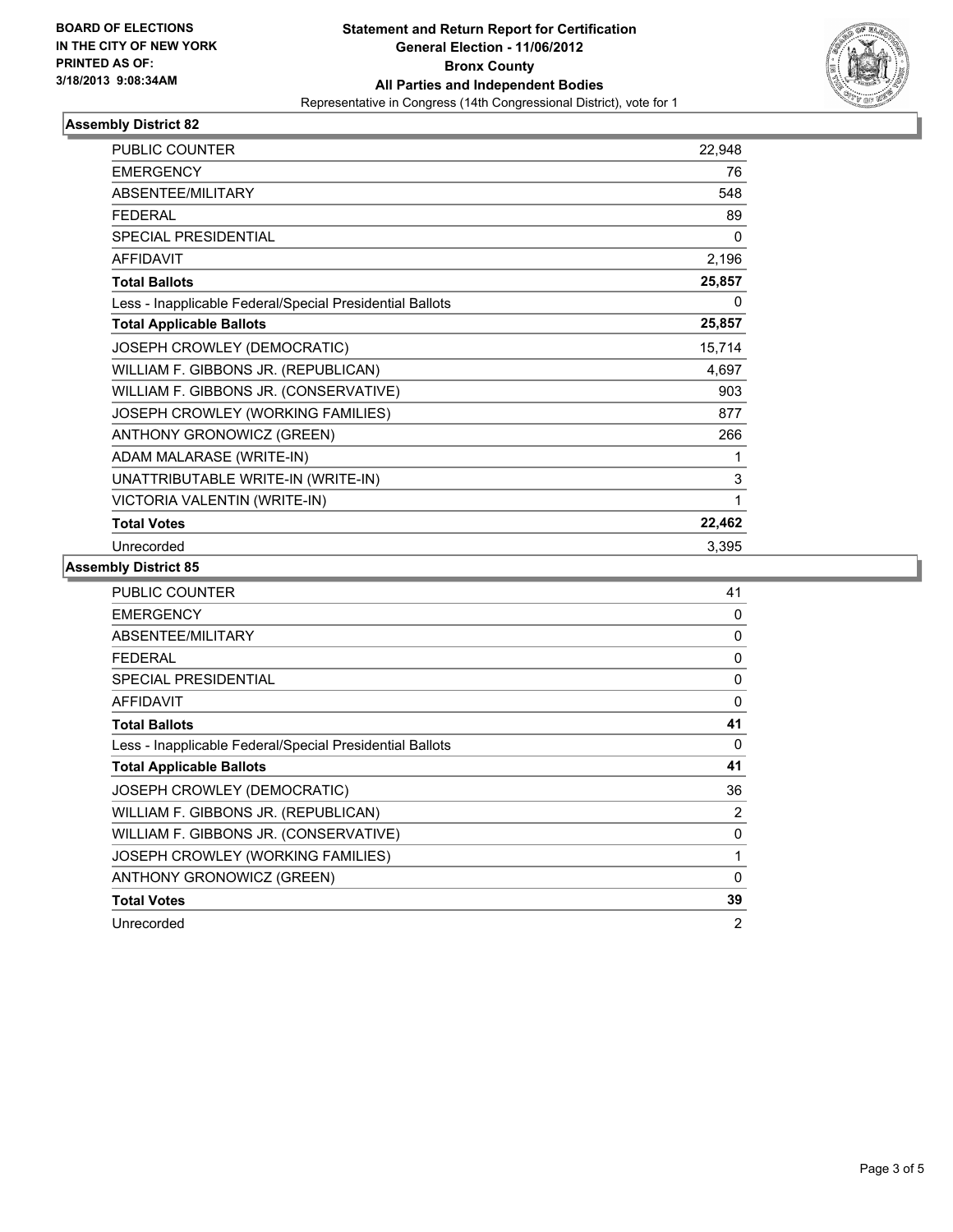

### **Assembly District 87**

| <b>PUBLIC COUNTER</b>                                    | 11,709   |
|----------------------------------------------------------|----------|
| <b>EMERGENCY</b>                                         | 39       |
| <b>ABSENTEE/MILITARY</b>                                 | 216      |
| <b>FEDERAL</b>                                           | 40       |
| <b>SPECIAL PRESIDENTIAL</b>                              | $\Omega$ |
| <b>AFFIDAVIT</b>                                         | 1,808    |
| <b>Total Ballots</b>                                     | 13,812   |
| Less - Inapplicable Federal/Special Presidential Ballots | 0        |
| <b>Total Applicable Ballots</b>                          | 13,812   |
| JOSEPH CROWLEY (DEMOCRATIC)                              | 10,480   |
| WILLIAM F. GIBBONS JR. (REPUBLICAN)                      | 460      |
| WILLIAM F. GIBBONS JR. (CONSERVATIVE)                    | 91       |
| JOSEPH CROWLEY (WORKING FAMILIES)                        | 234      |
| ANTHONY GRONOWICZ (GREEN)                                | 74       |
| UNATTRIBUTABLE WRITE-IN (WRITE-IN)                       | 1        |
| <b>Total Votes</b>                                       | 11,340   |
| Unrecorded                                               | 2,472    |